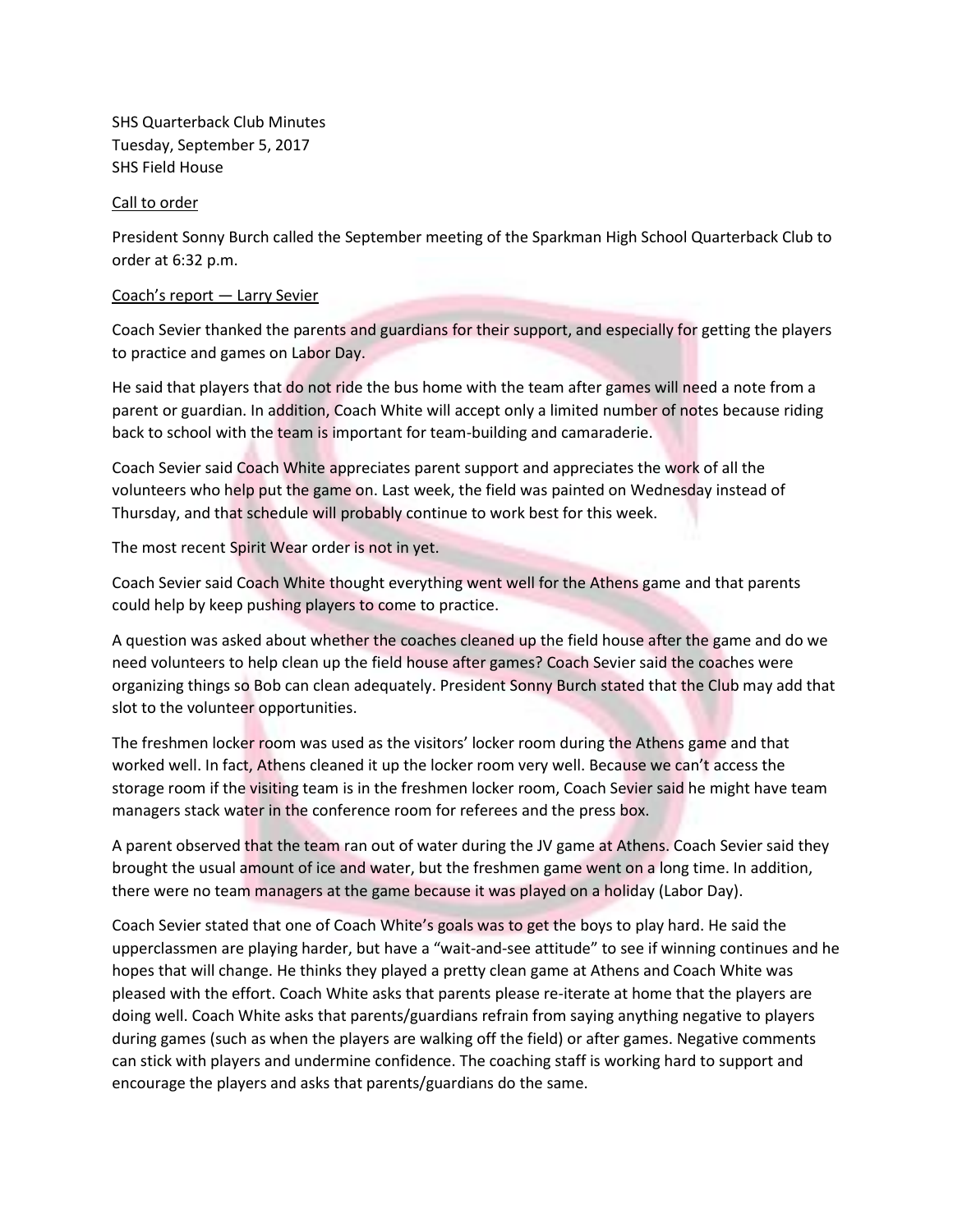## Secretary's Report - Bev Perry

Secretary Perry reported that there were no official minutes posted to the web site for August, because no regular meeting was held. The Club held its preseason picnic on the day of the regular meeting. There is a note on the [www.sparkmanfootball.com](http://www.sparkmanfootball.com/) web site reflecting that event.

Football programs are at the printer and hopefully they will be finished in time for Friday's game.

She also reported that Hunter Gibson has been nominated for Player of the Week from two organizations: al.com and alabama7Afootball.com. Please vote for Hunter!

The coaching staff is choosing an offensive and defensive player of the week, sponsored by Priority Medical Training. Winners receive a free download of a game photo from Shuttleman Photography and recognition at school and on social media. The winners for week one are: Syris Lewis (defensive player of the week) and Isaac Edwards (offensive player of the week).

We are now streaming games live on Facebook, so if you have friends or family from out-of-town, they can watch the game on [www.facebook.com/sparkmansenatorsfootball.](http://www.facebook.com/sparkmansenatorsfootball)

The Club's web site, [www.sparkmanfootball.com,](http://www.sparkmanfootball.com/) has gotten a makeover recently and the officers would like to thank parent Carla Stiles for her work redesigning the web site and keeping it updated.

Pictures orders are due to Shuttleman Photography.com by Sept. 8 and pictures from the Athens game pictures are posted.

In October, the bylaws require the Club form a nominating committee to canvas the membership for officers for next year. Please think about serving on the nominating committee or as a Club officer next year. The nominating committee will be announced at the October meeting. The Club will vote on new officers at the November meeting.

If there are any senior parents who haven't paid for their player's banner, please do so. You can pay online using myschoolfees.

### Treasurer's Report — Kim Gibson

Before giving the Treasurer's Report, the Club continued discussion of the senior banners and where they should hang. Ms. Gibson reported that the Club would provide zip-ties if any parent wanted to turn their banner around so the picture would be facing the stands rather than facing the field.

President Sonny Burch re-iterated that any parent who has paid for a banner can feel free to move the banner. However, several club officers evaluated various locations around the stadium and determined there is no ideal spot. Any place they are hung around the stadium has disadvantages. If the banners are hung on the inside of the railings, they might get dirty, have people lean against them and might not be able to be secured at the bottom. Hanging them at the top of the stadium in front of the press box would also result in people leaning against them. The fence they were hung on last year is too small to accommodate 28 senior banners this year. The temporary bleachers in the end zone could be removed at any time, taking the banners with them. If the banners were hung on the fence in the north end zone, they would be too far away to see. They might not be able to be attached to the black-out banners and that would require school approval. There is no ideal solution.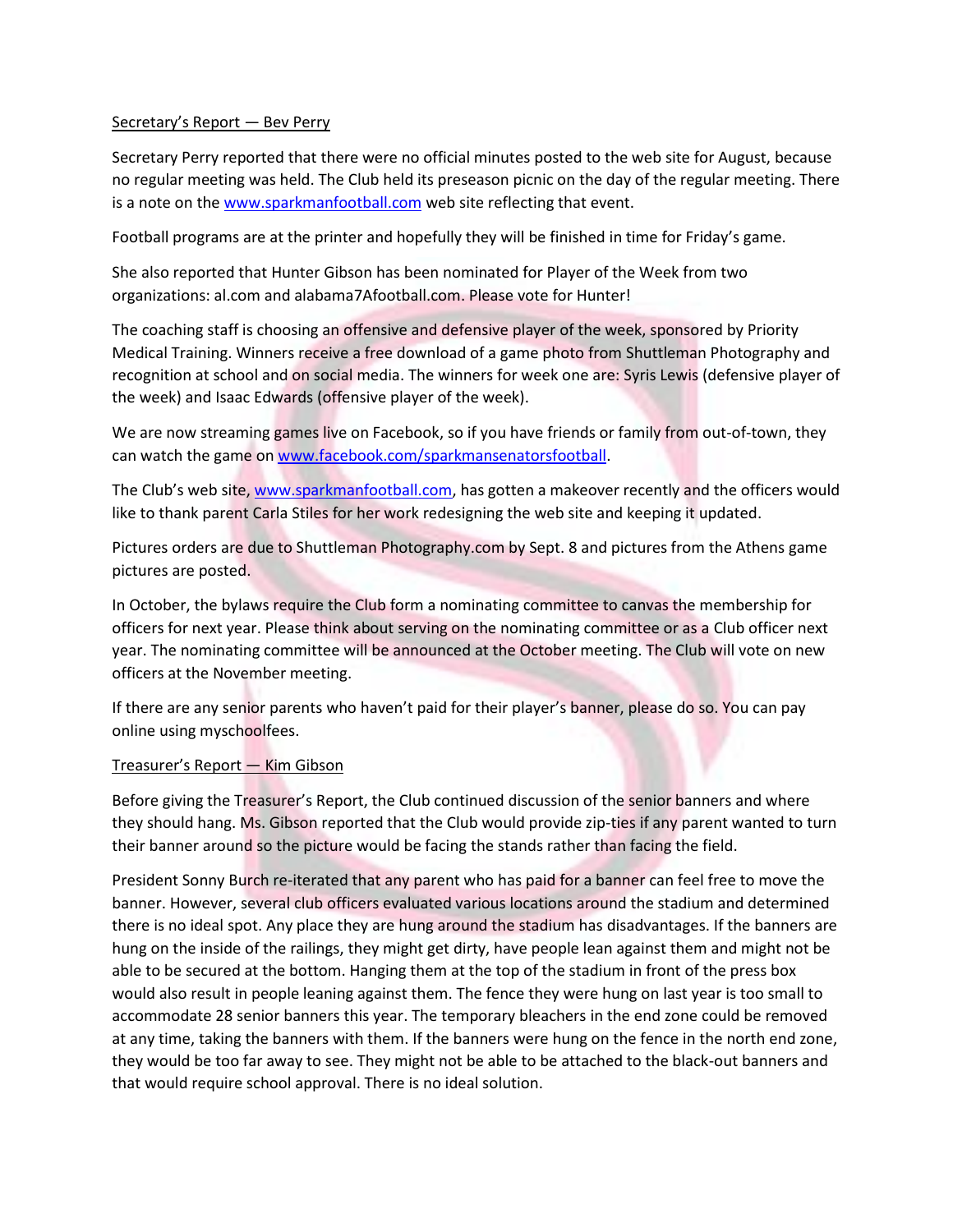Marty Conner suggested building a structure to attach them to using 1x4s. The structure would be moveable, have two or three rows for the banners and be able to be stored in the trailer when not in use. Mr. Conner said the banners would be attached using screws that go through the grommets and that he could construct something fairly inexpensively and simple on Saturday.

Following that discussion, Ms. Gibson gave the treasurer's report, stating that the Club's current unencumbered balance is \$26,908.89. This is through the end of the fiscal year, or September 30. More purchase orders will be processed after October 1.

Ms. Gibson made a point to thank the football parents for being diligent about paying fees. The money collected and raised through fundraising gave the program the items the players and coaches need to have a successful year. However, there are still things needed to help the program grow, so please don't stop gathering sponsors and donations! The more we bring in, the more we can accomplish!

One example of a recurring expense are the pregame meals. Food for one Friday night game is about \$1,300, so our balance will probably be depleted by end of season. It's important to leave next year's club on solid financial footing, so please don't stop fundraising.

A question was asked about the scoreboard repair, since the scoreboard wasn't working at the beginning of the Athens game. President Burch said a controller box had to be replaced and he believed the play clocks never started working. As far as he knows, the Club will not have to pay for those repairs, especially since multiple school groups use the scoreboard.

## 1st VP, Fundraising Report - Bev Perry

VP of Fundraising Jennifer Ickes was unable to make the meeting so Secretary Perry gave the fundraising report. She reported that there are a few t-shirts for sale. Members were able to purchase shirts for \$20 each after the meeting.

## 2<sup>nd</sup> VP, Volunteers Report - Marty Conner and Charity Mathis

The Co-VPs of Volunteers reported that volunteer signups have been robust. For field painting this Wednesday, one slot is open. In addition, for Friday night's game against Buckhorn one slot is open for the chain gang. This volunteer slot is critical, so if you can work the chain gang, please sign up at <http://www.signupgenius.com/go/10c0d49a5a929a4fd0-sparkman4>

For the freshmen game against Hazel Green, no one has signed up to work the chain gang yet. Because it's a freshmen game, we might use varsity players, particularly any who still owe fees, to work that game.

The freshmen game against James Clemens on 9/25 still needs two for the chain gang.

**If you are volunteering, please come in the pass gate and please sign in to the book that will be there, so Marty/Charity know who has shown up.**

## 3rd VP, Meals Report — Sharon Caselberry

The 3<sup>rd</sup> VP of Meal, Ms. Caselberry, reported that the chef comes on Friday to provide the players pregame meals. The meals are prepackaged and the boys pick up their meals and go. Monday will be